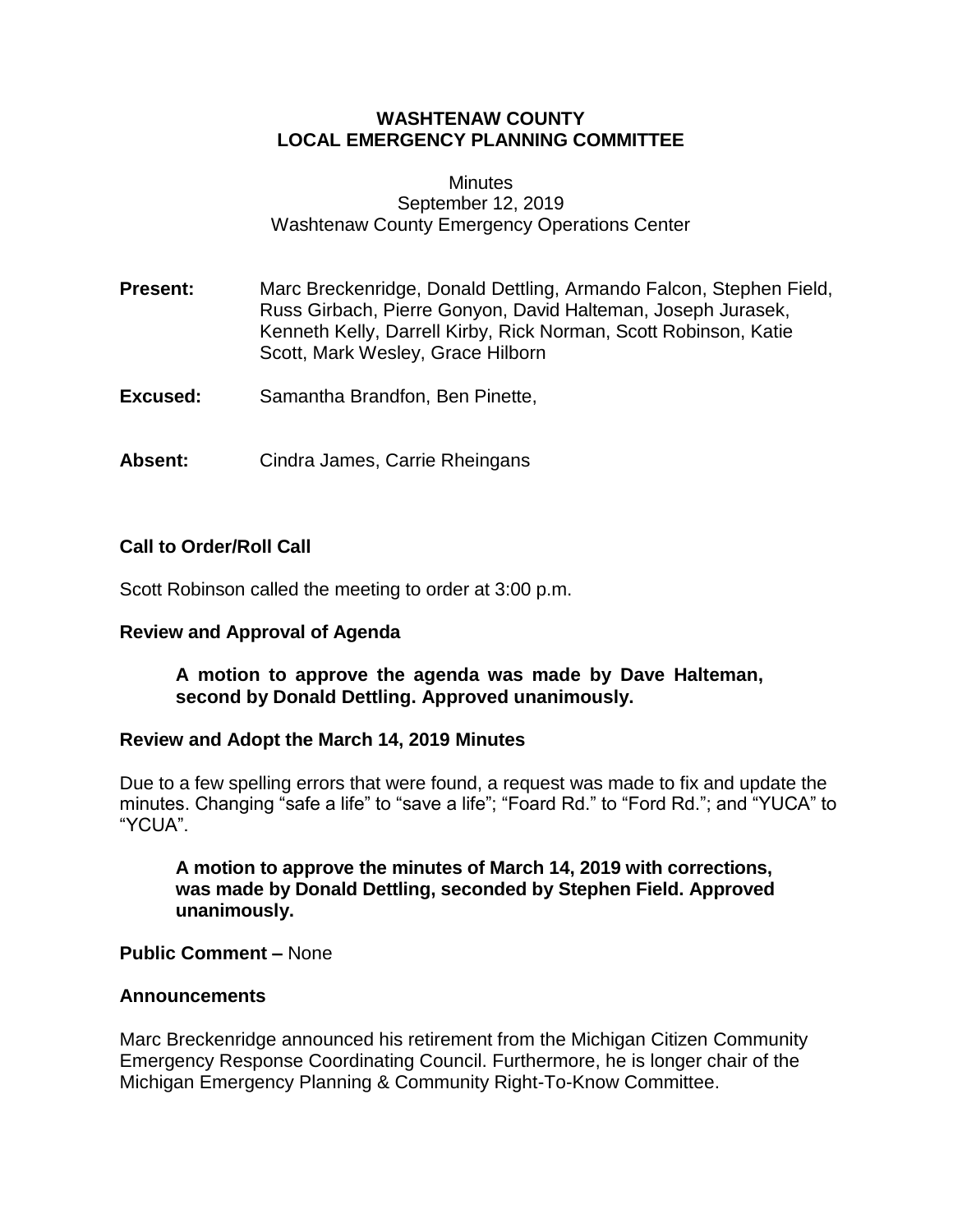## LEPC Minutes September 12, 2019 Page Two

Donald Dettling was both nominated and awarded the title of Fire Inspector of the Year! Thank you for your outstanding service and dedication to the safety and protection of the citizens of Washtenaw County.

# **Old Business**

# **A. Information Coordinator's Report**

Ken Kelly distributed and reviewed his report as follows:

- As of September 11, 47 EHS sites have updated plans
- No new plans have been created since our last meeting.

Ken expressed concerns with the business, Photo Systems Inc, located in Dexter. Photo Systems sold the solvent portion of its business to Bottcher America and relocated to a building next door. Photo Systems is no longer reporting any EHS. Bottcher America did not report any EHS over the threshold planning quantitiy. Ken plans to continue to monitor both facilities.

Also, because of the fire at the Ann Arbor Welding facility on Carpenter Rd. there has been a renewed interest in facilities that store large quantities of gasses in the county. While the amount of EHS at these facilities is minimal, we still have access to their inventories via Tier II Manager.

- **B. Emergency Coordinator's report** David Halteman reported that due to the last meeting being cancelled, there are several incidences to report. See attached report for detailed descriptions of events.
- **C. HazMat Team Director's report** Russ Girbach recapped the event that took place on April 11 at Ann Arbor Welding Supply. He stated that the heat from the exhaust of a nearby high-lo vehicle interacting with some tanks that were venting, was the most likely cause of the explosion/fire. Another HazMat event occurred on June 3, after a semi rolled over on I-94 at State, leaking diesel and corrosive acid onto the roadway. The corrosives were cleaned up and what hadn't leaked out was hauled away by the company. The HazMat team responded to two different call outs at M14 and Barton on June 24 and again on July 16, due to fuel leakage from accidents involving semi-trucks. Because the fuel had leaked into the river, the team enlisted the help of the Ann Arbor Water Resources and removed the fuel from the river.
- **D. MCCERCC Update** Marc Breckenridge advised that the state has negotiated with the EPA to restore grant funding for EHS site planning. Marc also mentioned that a Tier II Manager will be an allowable grant expense going forward as well.